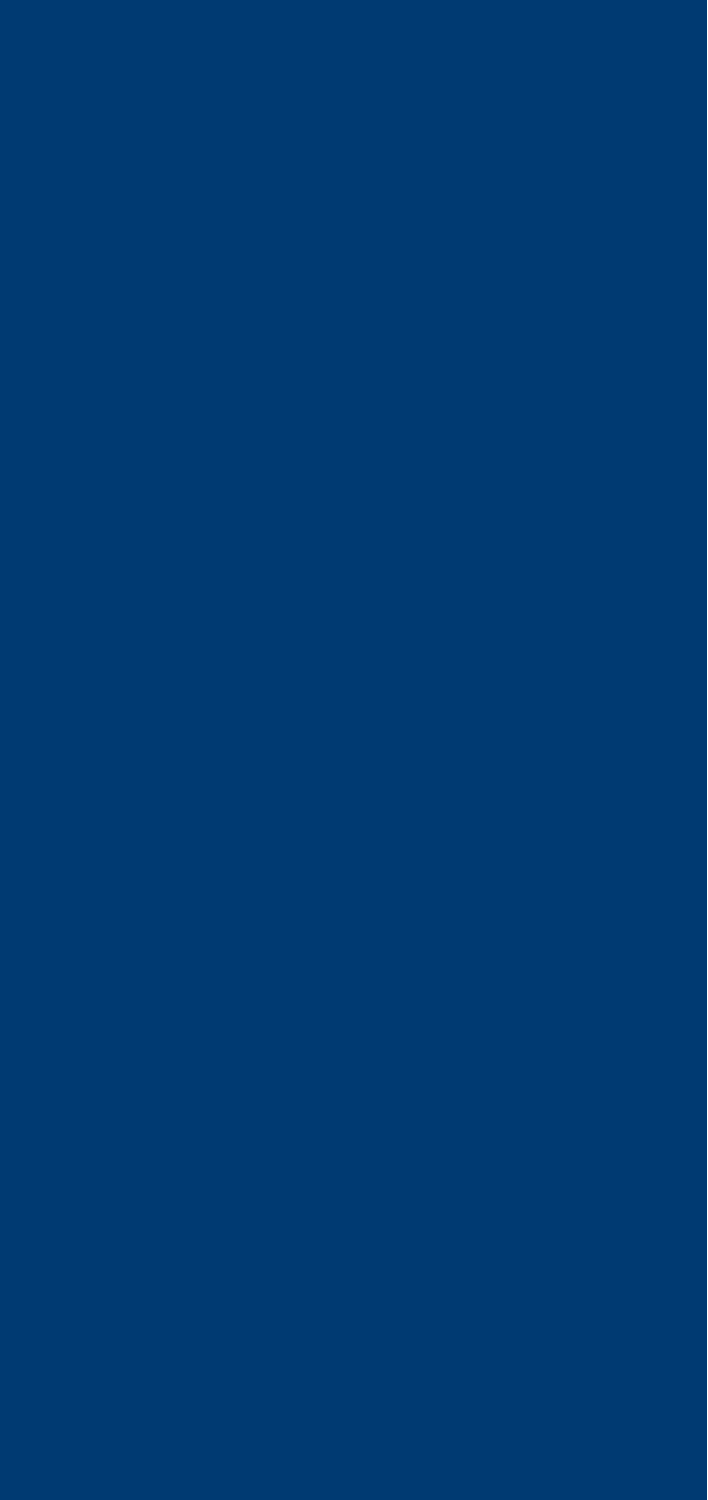# **Contents.**

| What are the 12 key requirements of PCI DSS? 5                                              |  |
|---------------------------------------------------------------------------------------------|--|
|                                                                                             |  |
| What is an Account Data Compromise (ADC)? 6                                                 |  |
|                                                                                             |  |
|                                                                                             |  |
|                                                                                             |  |
| How do I determine my validation                                                            |  |
| What is the Self-Assessment                                                                 |  |
|                                                                                             |  |
|                                                                                             |  |
| What should I do if I'm 'non-compliant'?  11                                                |  |
|                                                                                             |  |
| What are the requirements                                                                   |  |
| What should I do in the event of an                                                         |  |
| What penalties may apply to my business<br>for failure to meet the PCI DSS requirements? 14 |  |
|                                                                                             |  |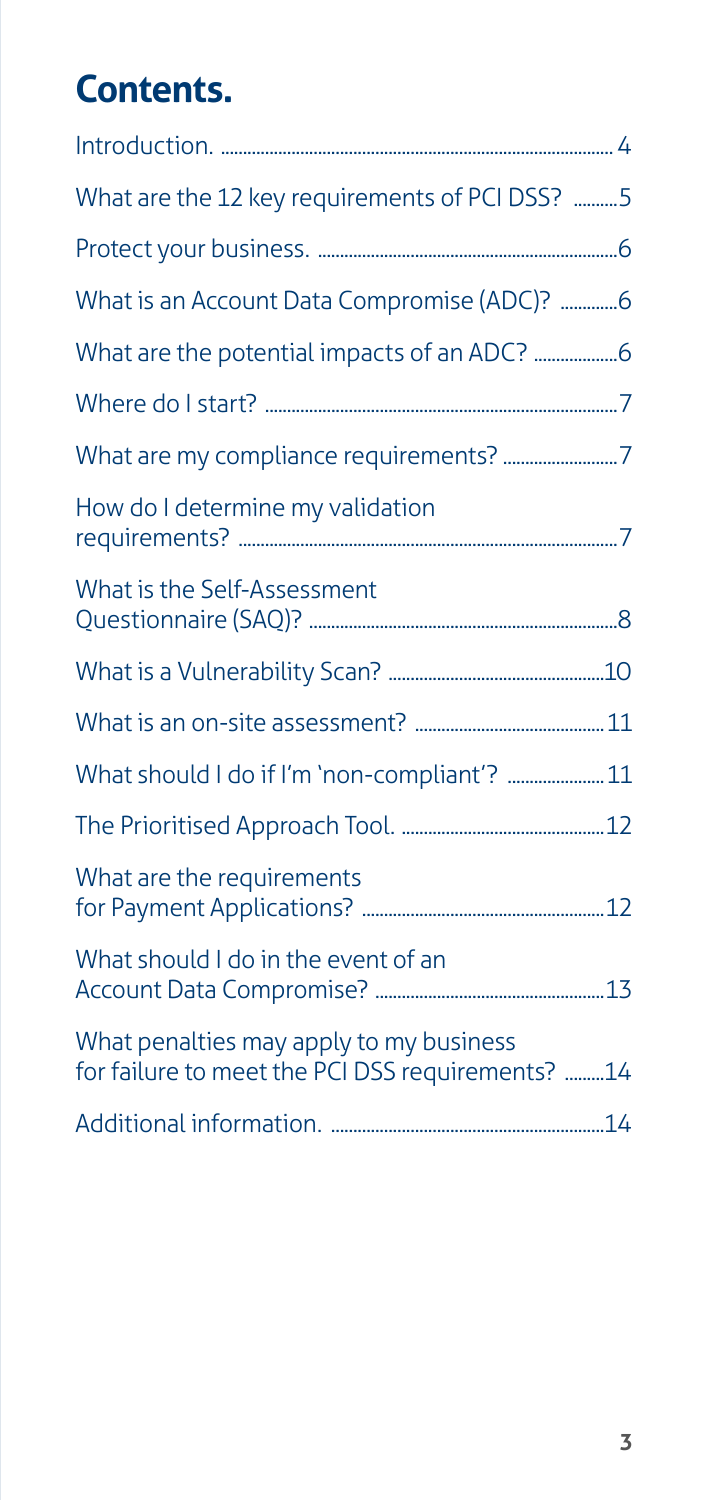### <span id="page-3-0"></span>**Introduction.**

We're committed to helping merchants protect their business from the growing threat of an Account Data Compromise (ADC). Criminals are using increasingly sophisticated techniques to get customer account information, so it's critical that merchants implement rigorous controls to minimise the risk of being the subject of an ADC.

The Payment Card Industry Data Security Standards (PCI DSS) is a set of comprehensive requirements for enhancing payment account data security and forms industry best practice for any entity that stores, processes and/or transmits cardholder data. As a merchant it's important that you understand these standards and implement controls to your business environment to avoid potential financial penalties, investigative costs and negative media attention associated with an ADC. It's also important that you ensure that any third party entity which stores, processes and/or transmits cardholder account data on your behalf is compliant to the PCI DSS.

The PCI DSS was developed by the Payment Card Industry Security Standards Council (PCI SSC) and has been formalised into the Mastercard® Site Data Protection (SDP) and Visa Account Information Security (AIS) programs. It's a multifaceted security standard that includes requirements for security management, policies, procedures, network architecture, software design and other critical protective measures. This comprehensive standard is intended to help organisations proactively protect customer account data.

The PCI DSS consists of 6 core principles which are accompanied by 12 requirements. The PCI DSS applies to all merchants, however the scope of your assessment changes depending on what solution you use and how you operate your business. These requirements can be viewed on the following page.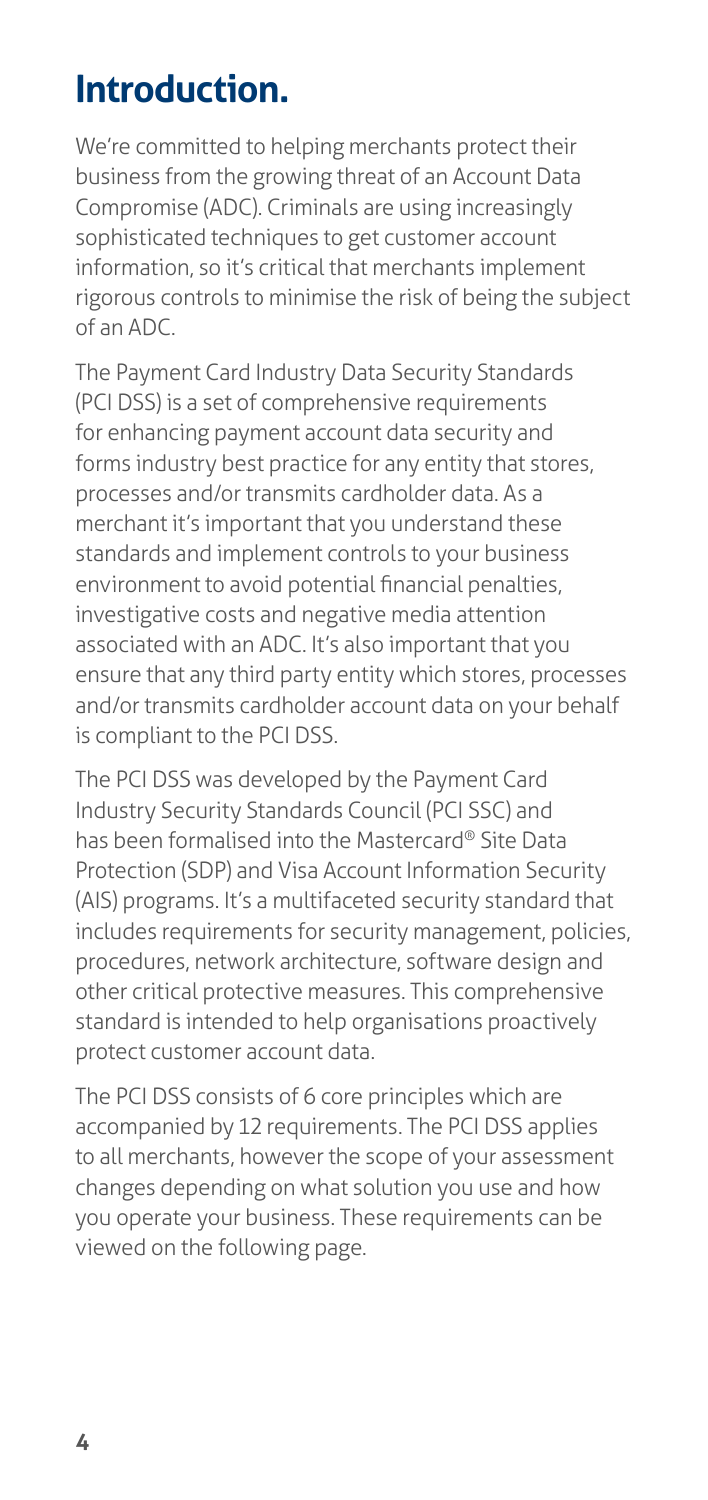#### <span id="page-4-0"></span>**What are the 12 key requirements of PCI DSS?**

The 12 key requirements are listed in the following table.

|                                                                  | <b>PCI Data Security Standard</b>                                                                                                                                                                             |  |  |
|------------------------------------------------------------------|---------------------------------------------------------------------------------------------------------------------------------------------------------------------------------------------------------------|--|--|
| <b>Build and</b><br>maintain a<br>secure network<br>and systems. | Install and maintain a firewall<br>1 <sup>1</sup><br>configuration to protect<br>cardholder data<br>Do not use vendor-supplied<br>2.<br>defaults for system passwords<br>and other security parameters.       |  |  |
| <b>Protect</b><br><b>Cardholder</b><br>Data.                     | Protect stored cardholder data<br>3.<br>Encrypt transmission of<br>4.<br>cardholder data across open<br>public networks.                                                                                      |  |  |
| <b>Maintain a</b><br>vulnerability<br>management<br>program.     | 5.<br>Protect all systems against<br>malware and regularly update<br>anti-virus software or programs.<br>Develop and maintain secure<br>6.<br>systems and applications.                                       |  |  |
| <b>Implement</b><br>strong access<br>control<br>measures.        | $\overline{7}$<br>Restrict access to cardholder<br>data by business need to know.<br>8.<br>Identify and authenticate<br>access to system components.<br>Restrict physical access to<br>9.<br>cardholder data. |  |  |
| <b>Regularly</b><br>monitor<br>and test<br>networks.             | 10. Track and monitor all access<br>to network resources and<br>cardholder data.<br>11. Regularly test security systems<br>and processes.                                                                     |  |  |
| <b>Maintain an</b><br>information<br>security policy.            | 12. Maintain a policy that<br>addresses information security.                                                                                                                                                 |  |  |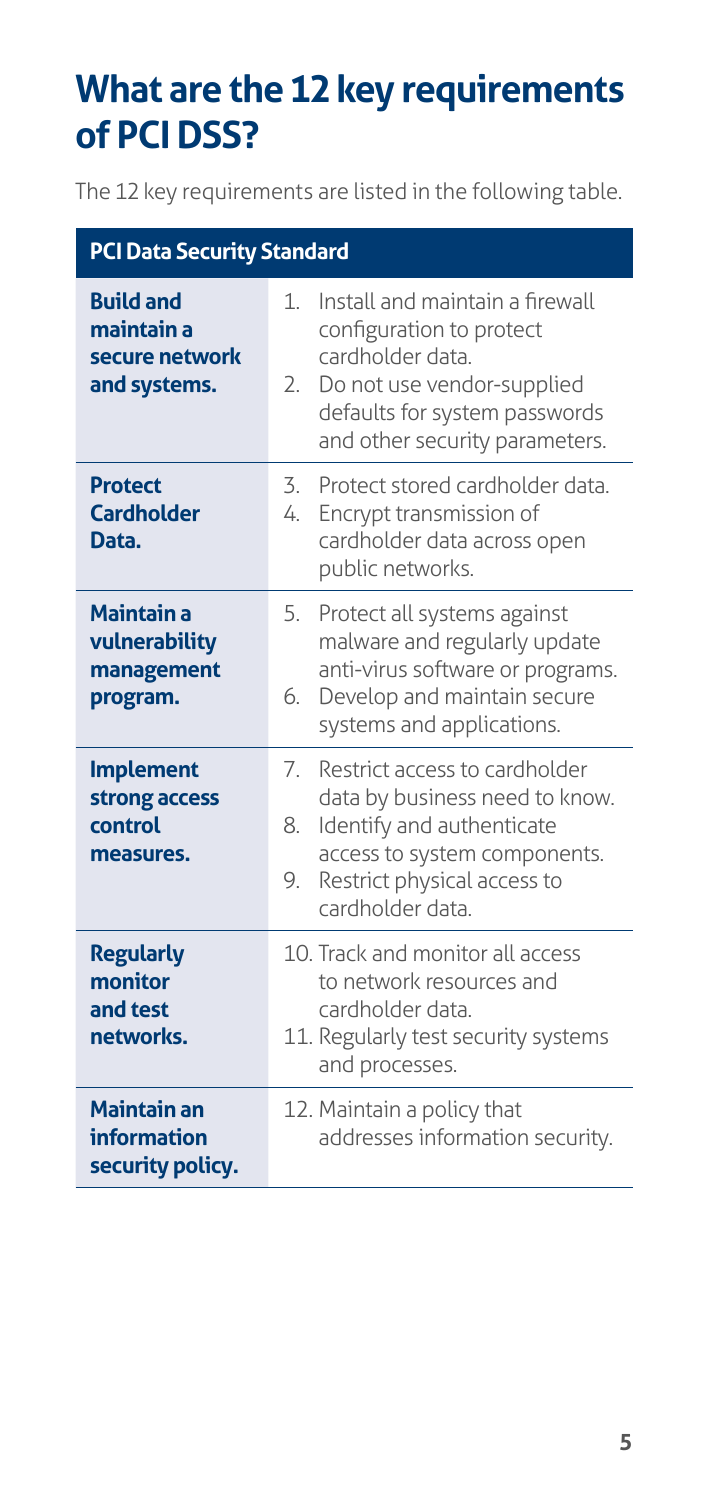## <span id="page-5-0"></span>**Protect your business.**

Compliance to the PCI DSS greatly reduces the possibility of experiencing an ADC, protecting your business reputation and ensuring you retain customer confidence in your brand.

## **What is an Account Data Compromise (ADC)?**

An ADC is when a person or group gain unauthorised access to cardholder data that is held within your business environment in either electronic or physical form. It can be identified in a number of ways, however it's usually detected as a common point of purchase before cards are used fraudulently elsewhere.

Once a potential ADC has been reported a PCI forensic investigator must come on-site to determine the source of the compromise and quantify the amount of cardholder data that's been stolen.

#### **What are the potential impacts of an ADC?**

If you become the subject of an ADC you risk financial penalties, the suspension or termination of your merchant facility, damage to your brand, reputation and having to undertake additional ongoing audit tasks.

There have been, and continue to be, many examples of ADC events worldwide and they've been experienced by all types of business small and large. It's important to recognise that criminals don't target any particular type of business – if there is an identified weakness and they can exploit it, they will.

Once a potential ADC has been identified a PCI forensic investigator may be required to come on-site to determine the source of the compromise and quantify the amount of cardholder data that has been stolen.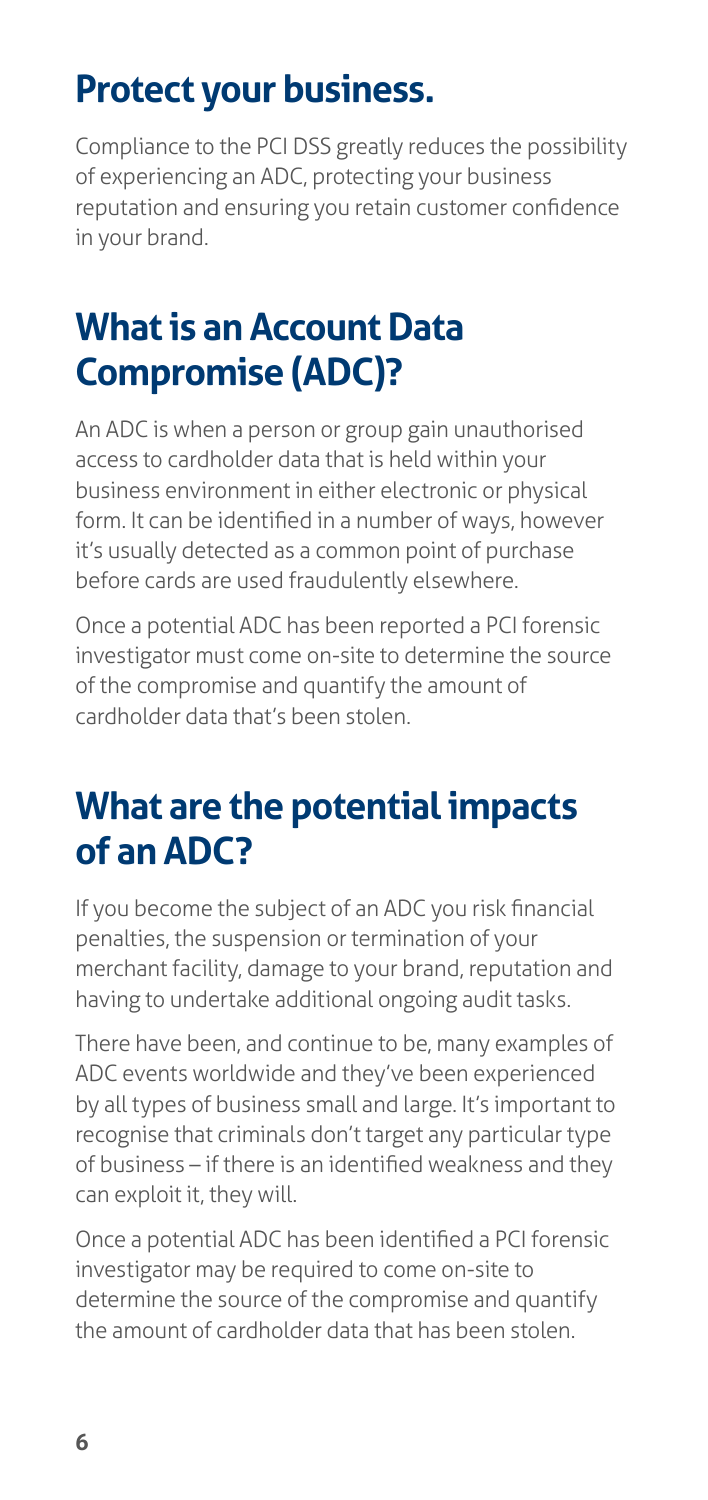<span id="page-6-0"></span>Your business may be required to change your payment solution to move all processing of cardholder data to an entirely outsourced PCI DSS validated third-party service provider.

#### **Where do I start?**

The PCI DSS can be found on the PCI SSC website [pcisecuritystandards.org](https://www.pcisecuritystandards.org/)

It's recommended that you perform a gap analysis by completing the relevant Self-Assessment Questionnaire (SAQ) and, when applicable, engage an Approved Scanning Vendor (ASV) to perform a vulnerability scan. Both the SAQs and a list of ASVs can be found on the PCI SSC website. More information about SAQs can also be found on page 8 of this brochure.

#### **What are my compliance requirements?**

Being compliant to the PCI DSS forms part of your merchant agreement, however your validation requirements differ depending on the number of transactions you process annually and the merchant solution you use. The use of compliant third party entities also forms part of your merchant agreement.

## **How do I determine my validation requirements?**

As Mastercard and Visa have different transaction levels which regulate the requirements, we've simplified the process by setting parameters for you based on existing merchant information. You may notice that our validation requirements may differ slightly from those of Mastercard or Visa which you may view online, or in other material from the Card Schemes.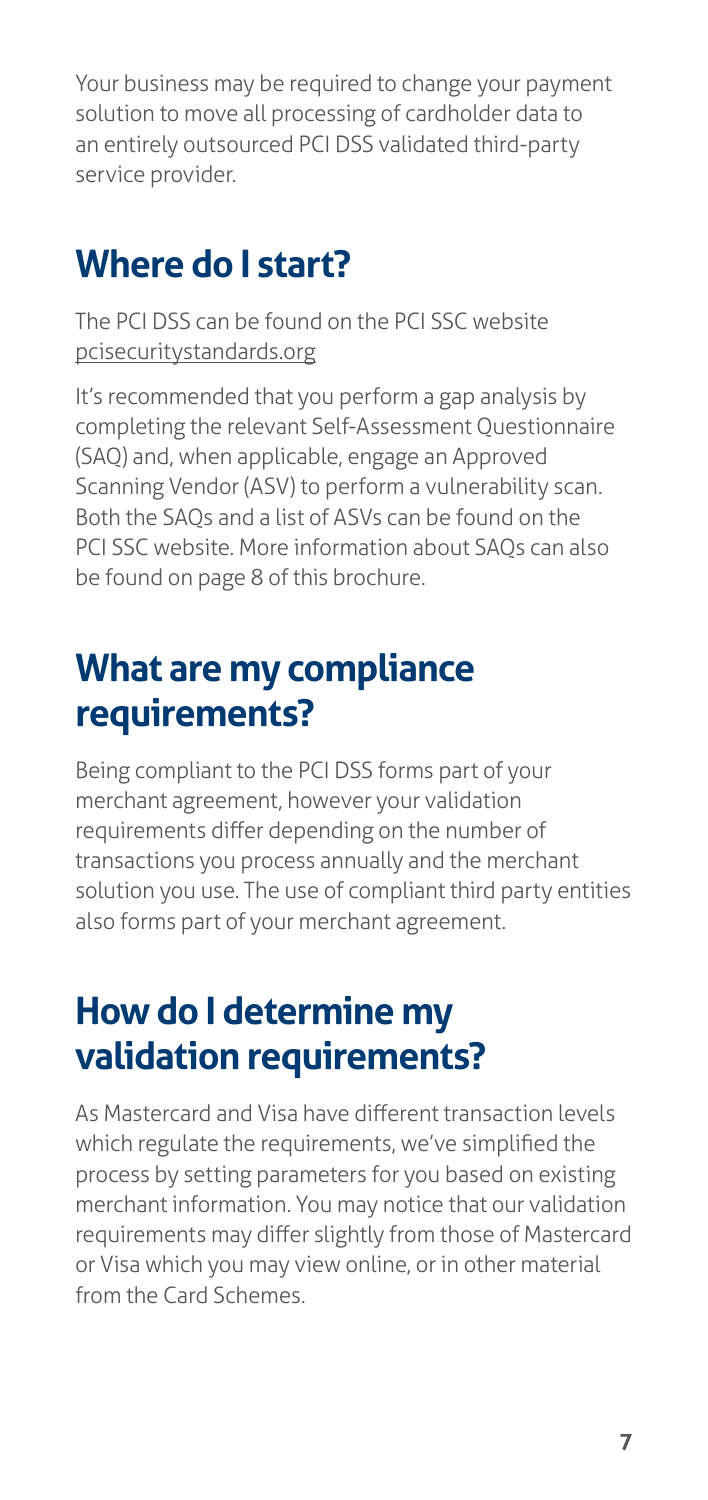<span id="page-7-0"></span>We'll review your transaction count annually and if we require you to validate compliance as a Level 1, 2 or 3 merchant, we'll let you know.

At all times, the BankSA PCI DSS Levels will take precedence over Mastercard and Visa levels for our merchants. We reserve the right to reclassify your level at any time for any reason.

BankSA PCI Levels:

| <b>PCI DSS</b><br><b>Level</b> | <b>Number of Visa</b><br>or Mastercard<br>transactions<br>processed by the<br>business annually               | <b>Validation</b><br><b>Requirements</b>                                              |
|--------------------------------|---------------------------------------------------------------------------------------------------------------|---------------------------------------------------------------------------------------|
| Level 1                        | More than 6,000,000<br>transactions<br>per annum.                                                             | 1. Annual on-site<br>assessment<br>completed by a                                     |
| Level <sub>2</sub>             | More than 1,000,000<br>transactions but<br>less than 6,000,000<br>transactions<br>per annum.                  | OSA.<br>2.<br>Quarterly<br>Vulnerability<br>Scan performed<br>by an ASV.              |
| Level 3                        | More than 20,000<br>e-commerce<br>transactions but<br>less than 1,000,000<br>total transactions<br>per annum. | Annual SAO.<br>1.<br>2.<br>Quarterly<br>Vulnerability<br>Scan performed<br>by an ASV. |
| Level 4                        | All other merchants.                                                                                          | Recommended SAO<br>and Vulnerability<br>Scans (if applicable).                        |

## **What is the Self-Assessment Questionnaire (SAQ)?**

The SAQ is a validation tool intended to help merchants that aren't required to undergo an on-site security assessment, in self-evaluating their compliance with the PCI DSS.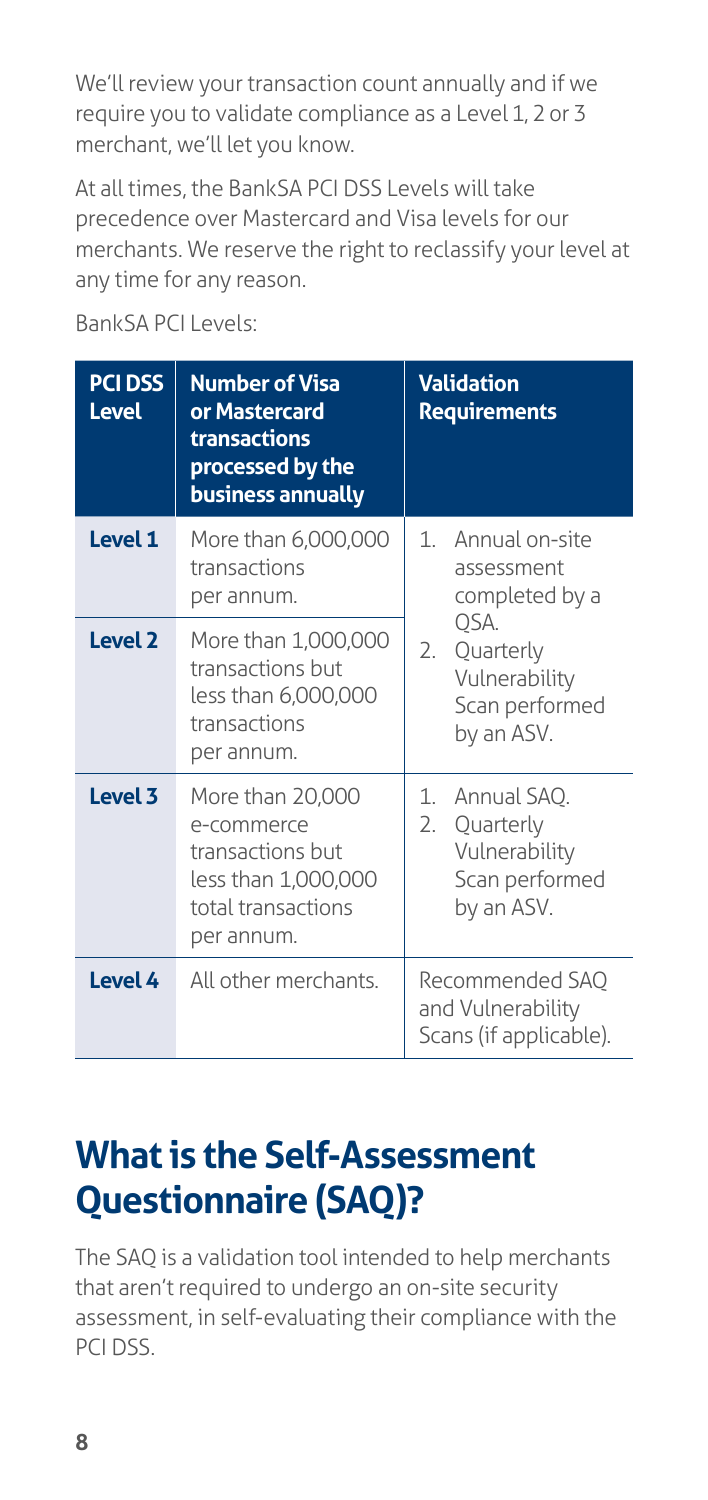There are a variety of different SAQs which cater for different merchant environments, for example standalone terminal solutions and fully outsourced eCommerce solutions. You should complete the SAQ which is most appropriate to your business and if in doubt you should complete SAQ D.

The SAQs can be viewed and downloaded from [pcisecuritystandards.org](http://www.pcisecuritystandards.org).

The different SAQs are outlined in the table below.

| <b>SAQ</b>  | <b>Description</b>                                                                                                                                                                                                                                                                                                                                                                                                  |
|-------------|---------------------------------------------------------------------------------------------------------------------------------------------------------------------------------------------------------------------------------------------------------------------------------------------------------------------------------------------------------------------------------------------------------------------|
| A           | Card-not-present merchants (e-commerce<br>or mail/telephone order) that have fully<br>outsourced all cardholder data functions to PCI<br>DSS compliant third-party service providers,<br>with no electronic storage, processing, or<br>transmission of any cardholder data on the<br>merchant's systems or premises.<br>Not applicable to face-to-face channels.                                                    |
| A-EP        | E-commerce merchants who outsource all<br>payment processing to PCI DSS validated<br>third parties, and who have a website(s) that<br>doesn't directly receive cardholder data but<br>that can impact the security of the payment<br>transaction. No electronic storage, processing,<br>or transmission of any cardholder data on the<br>merchant's systems or premises.<br>Applicable only to e-commerce channels. |
| B           | Merchants using only:<br>Imprint machines with no electronic<br>cardholder data storage; and/or<br>• Standalone, dial-out terminals with no<br>electronic cardholder data storage.<br>Not applicable to e-commerce channels.                                                                                                                                                                                        |
| <b>B-IP</b> | Merchants using only standalone,<br>PTS-approved payment terminals with an IP<br>connection to the payment processor, with no<br>electronic cardholder data storage.<br>Not applicable to e-commerce channels.                                                                                                                                                                                                      |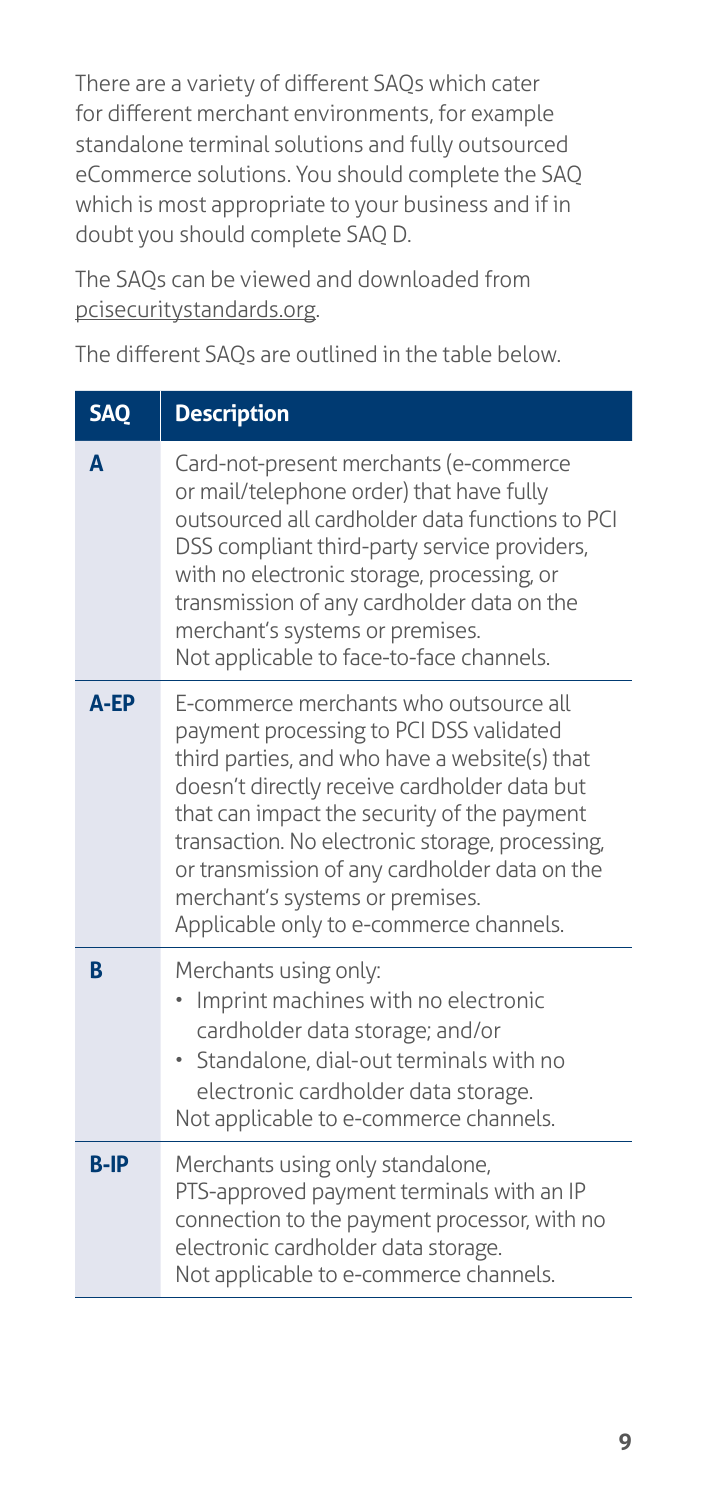<span id="page-9-0"></span>

| <b>SAQ</b>                      | <b>Description</b>                                                                                                                                                                                                                                                                                           |
|---------------------------------|--------------------------------------------------------------------------------------------------------------------------------------------------------------------------------------------------------------------------------------------------------------------------------------------------------------|
| $C-VT$                          | Merchants who manually enter a single<br>transaction at a time via a keyboard into an<br>Internet-based virtual terminal solution that<br>is provided and hosted by a PCI DSS validated<br>third-party service provider. No electronic<br>cardholder data storage.<br>Not applicable to e-commerce channels. |
| r                               | Merchants with payment application systems<br>connected to the Internet, no electronic<br>cardholder data storage.<br>Not applicable to e-commerce channels.                                                                                                                                                 |
| P <sub>2</sub> PF-<br><b>HW</b> | Merchants using only hardware payment<br>terminals that are included in and managed<br>via a validated, PCI SSC-listed, Point-to-Point<br>Encryption (P2PE) solution, with no electronic<br>cardholder data storage.<br>Not applicable to e-commerce channels.                                               |
| n                               | SAQ D for Merchants: All merchants not<br>included in descriptions for the above<br>SAQ types.<br>SAQ D for Service Providers: All service<br>providers defined by a payment card brand as<br>eligible to complete a SAQ.                                                                                    |

# **What is a Vulnerability Scan?**

A vulnerability scan ensures that your systems are protected from external threats such as unauthorised access, hacking or malicious viruses. The scanning tools will test all of your network equipment, hosts and applications for known vulnerabilities.

Scans are intended to be non-intrusive, and must be conducted by an Approved Scanning Vendor (ASV). A vulnerability scan would not ordinarily be required for a merchant using a standalone terminal.

Regular quarterly scans are necessary to ensure that your systems and applications continue to afford adequate levels of protection.

A current list of Approved Scanning Vendors (ASV) can be located on the PCI SSC website.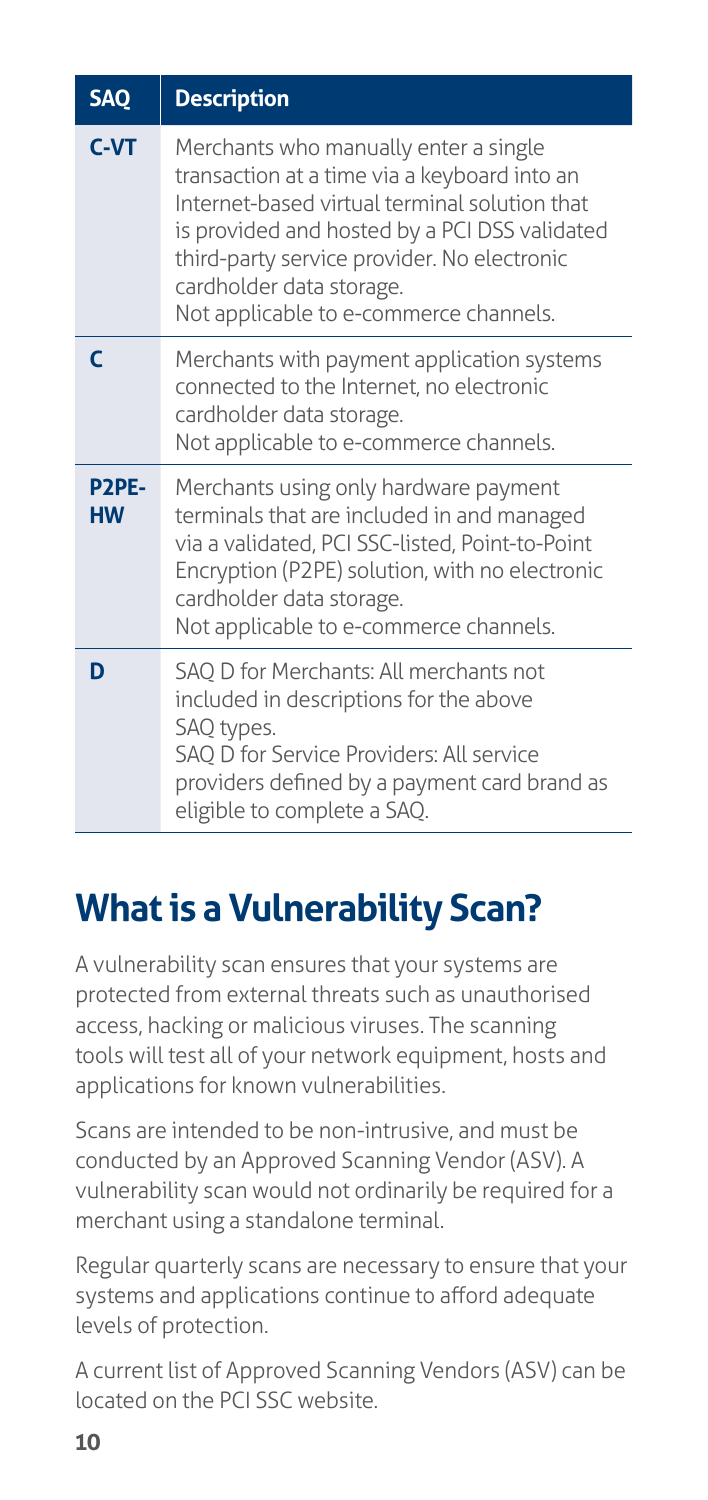#### <span id="page-10-0"></span>**What is an on-site assessment?**

If you're required to complete an on-site assessment you will need to employ the services of a Qualified Security Assessor (QSA). A QSA is accredited by the PCI SSC annually to validate merchant compliance to the PCI DSS.

If your business requires an annual on-site assessment you may wish to include the PCI DSS review requirements within your normal annual audit to reduce costs. As this is likely to become a recurring cost, we would recommend that you budget for the review as part of your annual expenditure.

A list of Qualified Security Assessors (QSA) can be viewed on the PCI SSC website.

You must advise us of your proposed QSA, and the timing for the on-site assessment, remediation plan and validation of compliance.

#### **What should I do if I'm 'non-compliant'?**

Once you've completed the SAQ you may discover that there are some deficiencies in your business environment that don't meet the PCI DSS. If this is the case it is imperative that you develop a plan which outlines actions for each non-compliant element along with estimated timeframes for the completion of each task. If you're a 'non-compliant' Level 1, 2 or 3 merchant you are required to submit your remediation plan within the Prioritised Approach Tool every quarter. By demonstrating progress towards compliance you give yourself the best possible chance of avoiding 'non-compliance' penalties.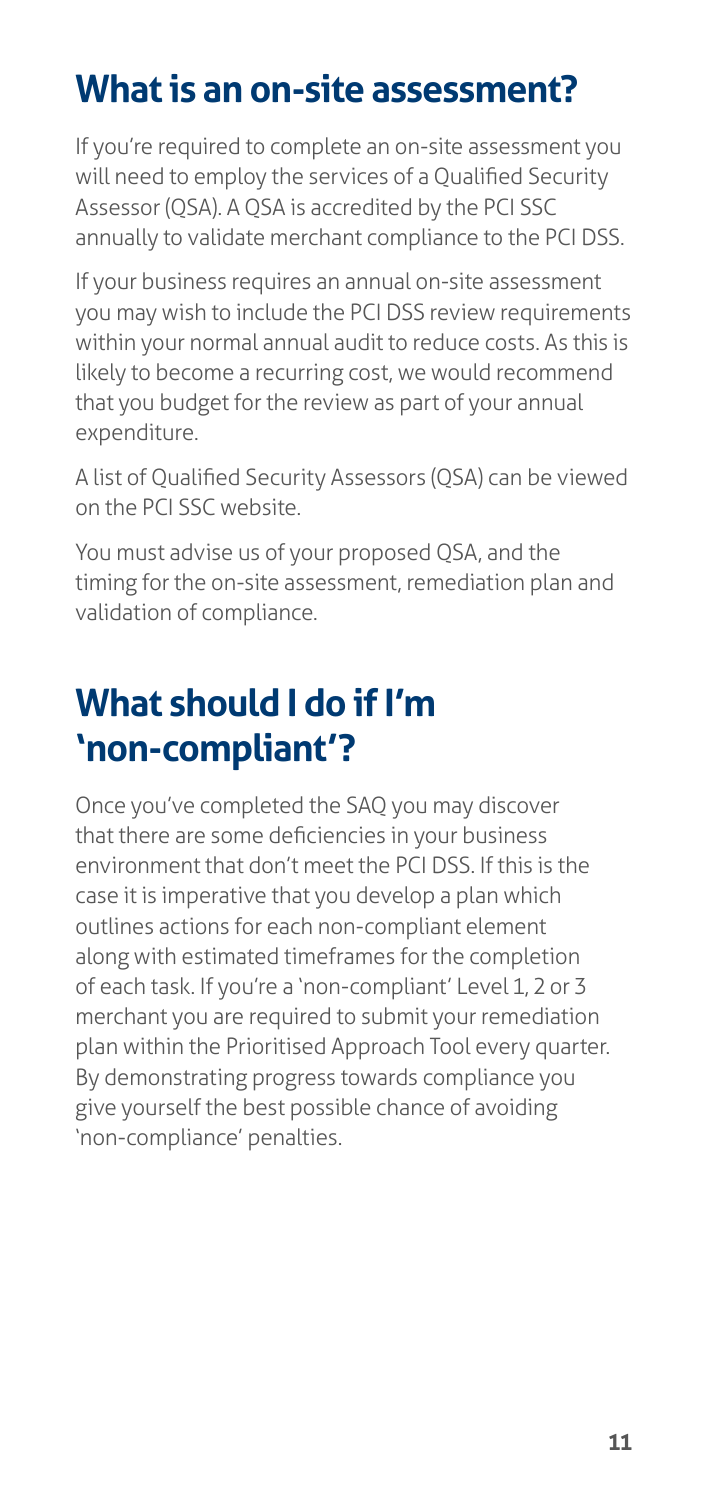# <span id="page-11-0"></span>**The Prioritised Approach Tool.**

The Prioritised Approach Tool was developed by the PCI SSC to assist 'non-compliant' merchants in prioritising their remediation work. It's divided the PCI DSS requirements into six milestones which identifies which requirements need the most attention.

The Prioritised Approach Tool can be found on the PCI SSC website.

## **What are the requirements for Payment Applications?**

If you implement any 'off the shelf' software applications you must ensure that they are compliant to the Payment Application Data Security Standards (PA DSS). The PA DSS was developed by the PCI SSC to ensure that software vendors and others who develop payment applications that store, process and/or transmits cardholder data allow the environment in which it is implemented to be compliant to the PCI DSS.

A list of compliant Payment Applications can be found on the PCI SSC website.

Any payment application which is developed in house or heavily customised will be encapsulated in the scope of either the merchant's or the service provider's PCI DSS requirements and does not need to be compliant to the PA DSS.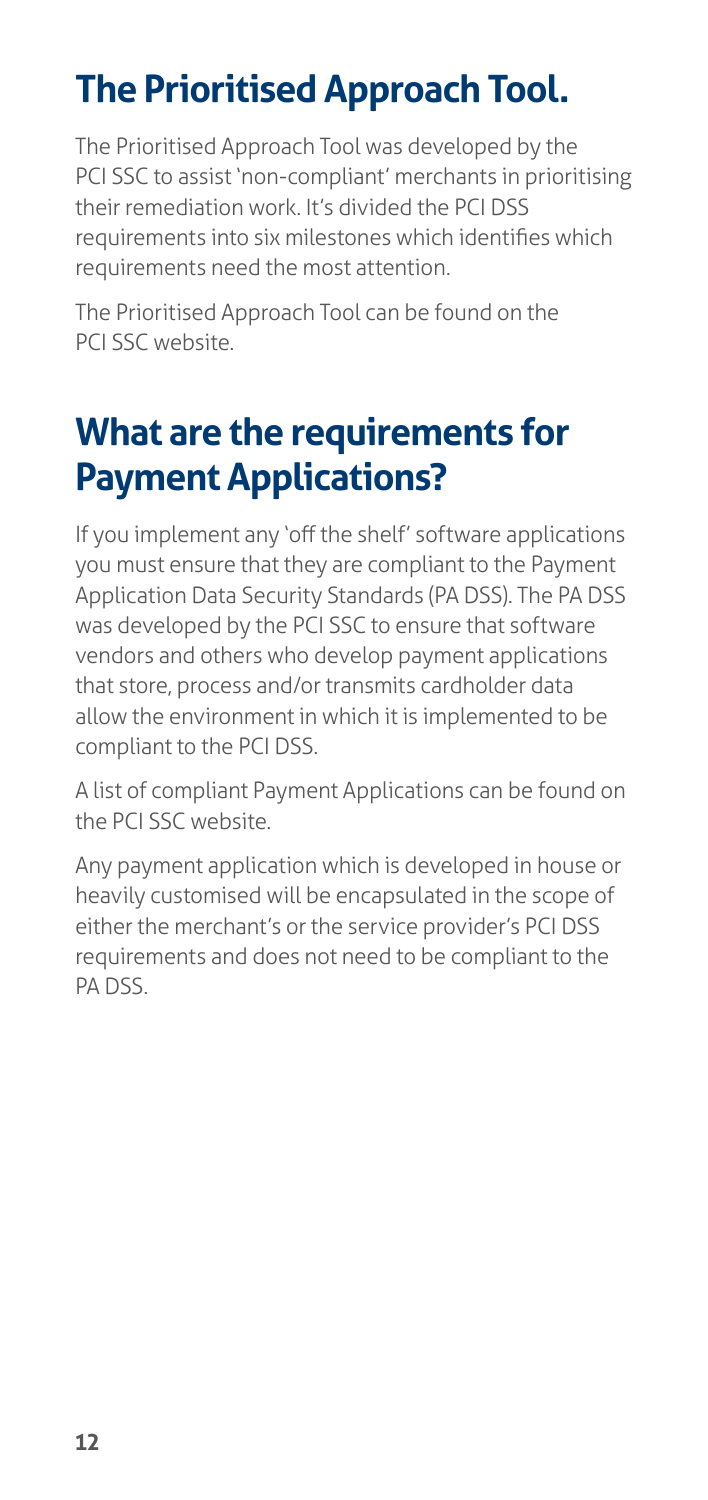## <span id="page-12-0"></span>**What should I do in the event of an Account Data Compromise?**

Immediately contact the **BankSA Merchant Fraud Team** on **1300 301 217** (Option 3) or our Merchant Risk Team ([PCIBSA@banksa.com.au\)](mailto:PCIBSA%40banksa.com.au?subject=) that you suspect that an ADC event has happened. Within the first 24 hours take action to prevent further loss of data by conducting a thorough investigation of the suspected or confirmed loss or theft of cardholder data and transaction information.

To preserve evidence and facilitate the investigation:

- Don't access or alter compromised systems (i.e. do not log on at all to the machine and change passwords, do not log on to the account that by default has access to all commands and files on an operating system, known as ROOT);
- Don't turn off the compromised associated hardware machines. Instead, isolate compromised systems from the network (i.e. unplug cable);
- Preserve logs and electronic evidence;
- Keep a record of all actions taken;
- If using a wireless network, change the Service Set Identifier (SSD) on the Access Point (AP) and other machines that may be using this connection with the exception of any systems believed to be compromised; and
- Be on "high" alert and monitor all systems with cardholder data and transaction information.

It's a requirement of the Card Schemes that a PCI Forensic Investigator (PFI) investigate any breaches affecting our merchants. We'll request that you, and any third party involved in helping your business with processing transactions, provide assistance and access to us for the term of the investigation. There are serious consequences for failing to co-operate in the investigation of any security breaches.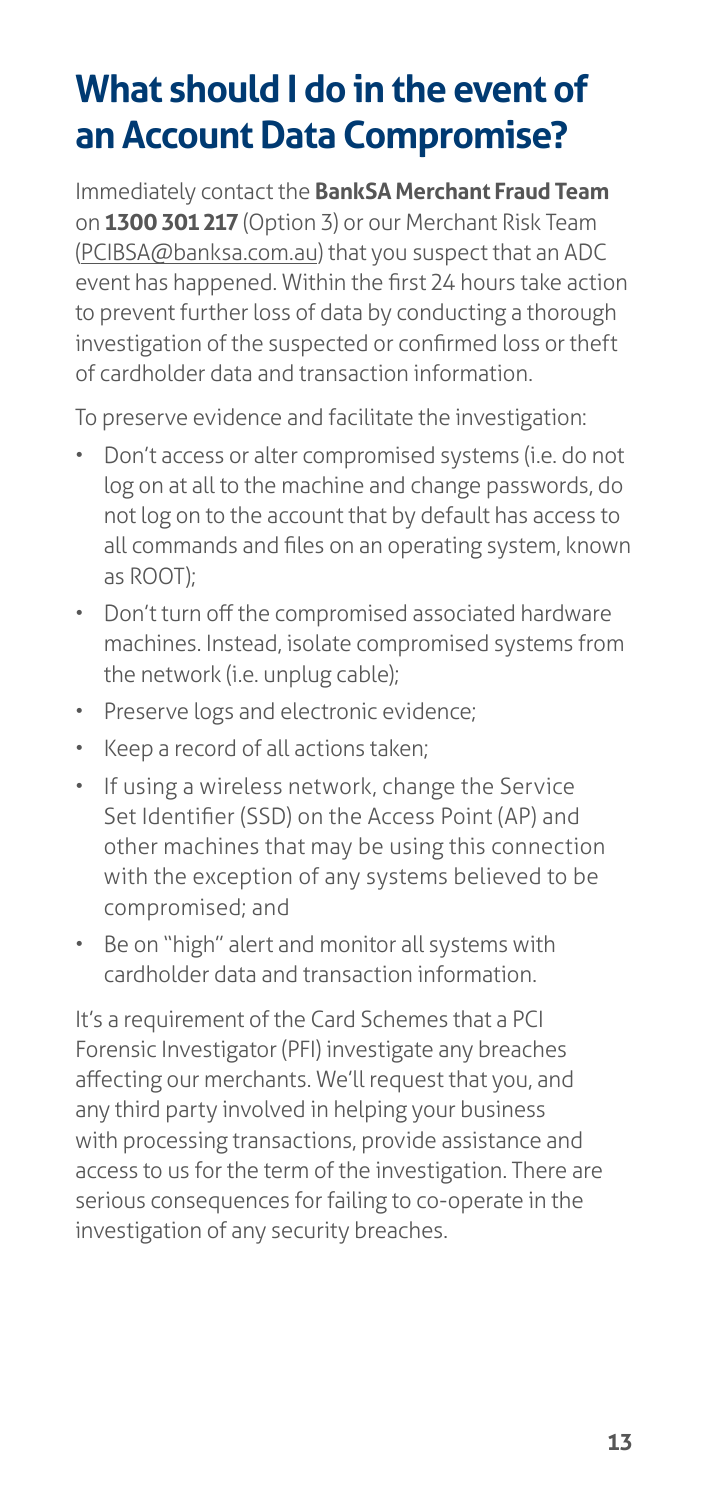#### <span id="page-13-0"></span>**What penalties may apply to my business for failure to meet the PCI DSS requirements?**

- If your business is assessed by the Card Schemes as being 'non-compliant' to the PCI DSS you are liable to financial penalties. 'Non-compliance' is assessed at the discretion of the respective Card Schemes and start at USD \$25,000 for Level 1 and 2 Merchants and USD \$10,000 for Level 3 Merchants for the first quarter. Fines have the potential to double every subsequent quarter that you remain 'non-compliant'.
- In the event that your business experiences an ADC event you may be liable for financial penalties which may be in the hundreds of thousands of dollars. A number of factors are considered by the Card Schemes in the assessment of financial penalties including, but not limited to, the number of compromised accounts, the presence of sensitive authentication data, the number of accounts which need to be monitored by the issuer and the Merchant's level of compliance to the PCI DSS.